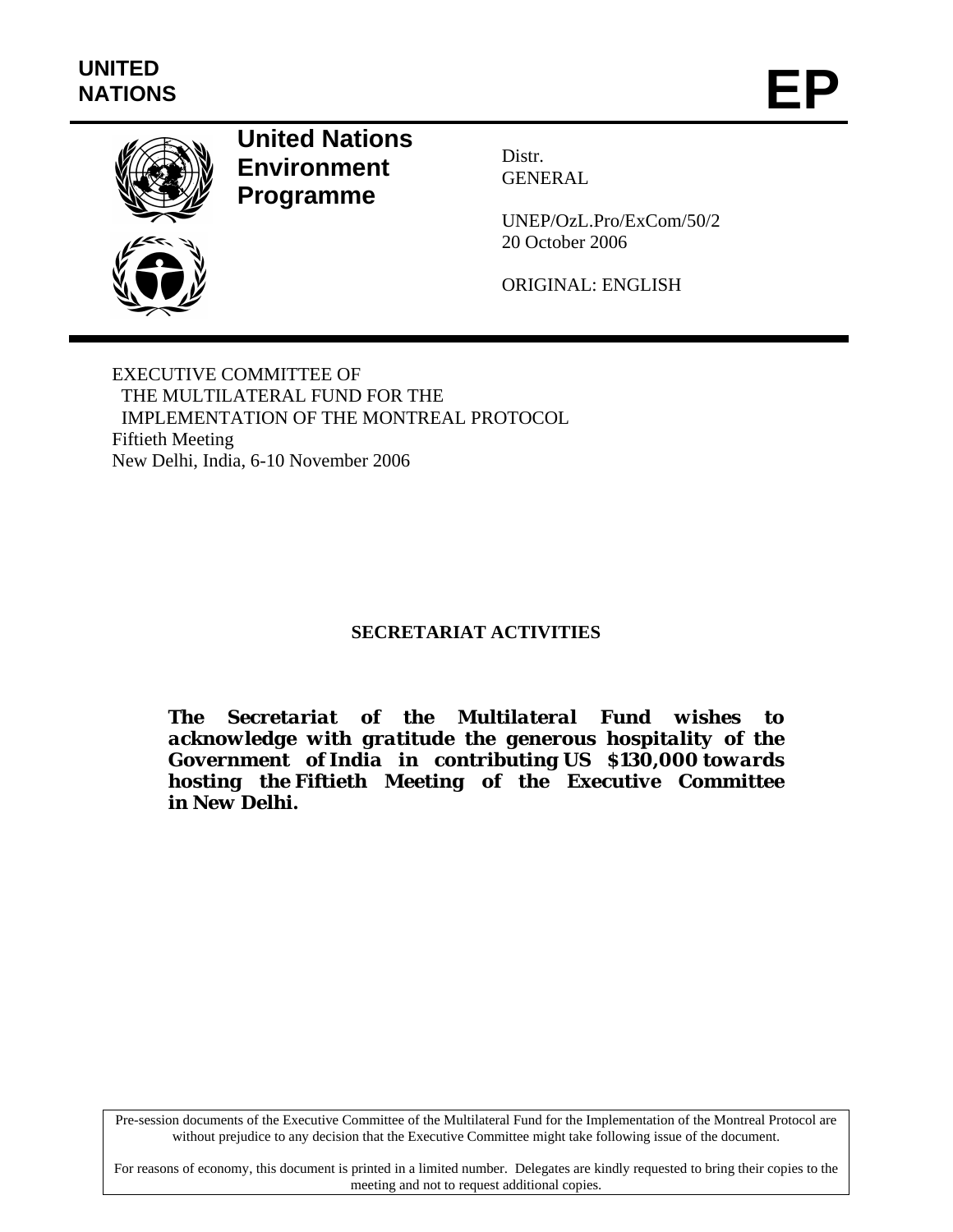## **Notification of the Decisions of the 49th Meeting of the Executive Committee**

1. The report of the 49th Meeting (UNEP/OzL.Pro/ExCom/49/43), containing the decisions of the Executive Committee, was conveyed to all Executive Committee members, other participants of the 49th Meeting and to Parties to the Montreal Protocol. Additionally, decisions related to project approvals, implementation delays and annual tranche submission delays were communicated to 54 Article 5 countries, and to the relevant bilateral and implementing agencies. A post meeting document summarizing decisions made at the 49th Meeting was sent by email to all meeting participants, Parties to the Montreal Protocol, and was placed on the Multilateral Fund's intranet and web site. A news release was issued shortly after the meeting and was published on the website.

2. Decisions requesting certain actions by the Secretariat and/or implementing agencies were addressed or communicated as directed by the Committee for follow-up.

3. The Secretariat instructed the Treasurer to transfer resources covering all funding requests approved at the 49th Meeting to the implementing agencies, and/or to credit them as bilateral contributions of the relevant non-Article 5 Parties. The Secetariat also instructed the Treasurer to transfer resources for the 2006 annual programme of the strategy for gradual phaseout of CFC-11 and CFC-12 production in Argentina that had been approved inter-sessionally in August 2006 (see paragraph 7).

## **Follow-up to other decisions**

## Follow-up to decision 49/1 on secretariat activities

4. As requested by decision 49/1, paragraph (c), the Chair of the Executive Committee wrote to the Ozone Secretariat on 28 July 2006 to bring to its attention, prior to the Eighteenth Meeting of the Parties, the invitation by the first session of the International Conference on Chemicals Management (ICCM) to the Montreal Protocol and the Multilateral Fund to consider whether and how these might support implementation of appropriate and relevant strategic approach objectives within their mandates and to report to the ICCM. The Chief Officer, pursuant to paragraph (d) of the same decision, informed the Executive Director of UNEP in a letter dated 31 July 2006 of the above procedure, in the context of the response to the invitation by ICCM. UNEP's Executive Director responded on 8 August 2006 indicating that he looked forward to hearing the outcome of further possible deliberations at the  $18<sup>th</sup>$  Meeting of the Parties (MOP). All correspondence referred to can be made available by the Fund Secretariat at the Meeting upon request.

5. Information on actions taken pursuant to paragraph (b) (ii) of the same decision is provided in paragraphs 20 and 21 of this document, under cooperation with other multilateral environmental agreements.

#### Follow-up to decision 49/36 on destruction

6. Pursuant to paragraph (b) of decision 49/36, the Chair of the Executive Committee wrote to the Ozone Secretariat on 28 July 2006 requesting that it bring to the attention of the Parties the content of the decision, adopted at the 49th meeting following discussion of the agenda item on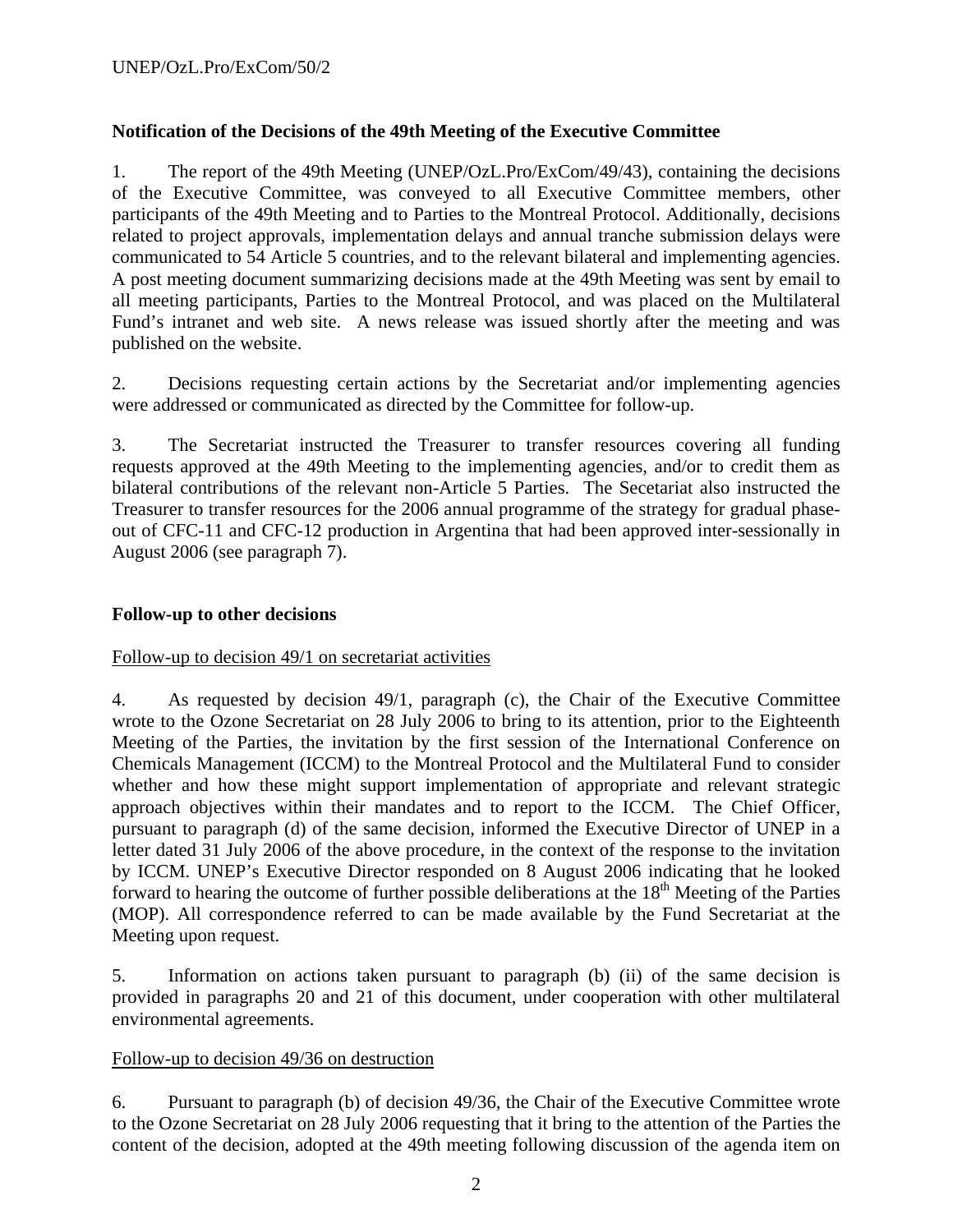"further consideration of terms of reference, budget and modalities for a study regarding collection, recovery, recycling, reclamation, transportation and destruction of unwanted ODS". In accordance with paragraph (c) of the same decision, a specific item was added to the agenda of the  $50<sup>th</sup>$  Meeting for discussion by the Executive Committee in light of any guidance provided by the Eighteenth Meeting of the Parties. The letter from the Chair can be made available by the Fund Secretariat at the Meeting upon request.

#### Intersessional approval (decision 49/37)

7. The World Bank resubmitted a funding request in June 2006 for the 2006 annual programme of the strategy for gradual phase-out of CFC-11 and CFC-12 production in Argentina, which was beyond the deadline for project submission to the 49th Meeting. In view of potential compliance issues that could have resulted from late approval of the 2006 tranche, the Executive Committee agreed to process the submission intersessionally (decision 49/37). The project proposal, including the results of the revised verification report of the 2005 CFC production at Frio Industrias Argentinas S.A. (FIASA) (document UNEP/OzL.Pro/ExCom/50/IS/1), was circulated to Executive Committee members on 11 August 2006. The Executive Committee approved the project on 28 August 2006 since no objections had been received from any of its members. The Secretariat sent a letter to Argentina informing the Government of the approval.

#### Treasury services (decisions 48/41 and 49/39)

8. As a follow up to decision 49/39, the Chair of the Executive Committee wrote to Mr Achim Steiner, the UNEP Executive Director, on 28 July 2006 to inform him of the Committee's decision to release the US \$100,000 thus far withheld by the Committee, and to draw his attention to the Committee's decision to address the issue of the P5 position at the  $50<sup>th</sup>$ meeting in the context of considering the approval of the Secretariat's 2007 budget.

9. In response to the Chair's letter, and to follow up action taken by the Secretariat on this issue, the Executive Director replied to the Chair on 12 October 2006, advising that in order to make additional progress on the P5 position, UNEP, in consultation with the Secretariat, would finalize the job description for the P5 post to expedite the recruitment process following UN rules and regulations. Both the letters of the Chair of 28 July 2006 and the response from the Executive Director of 12 October 2006 will be made available to the Executive Committee members at the time of the meeting. This issue will be considered further in the context of agenda item 15 on the Revised 2007, 2008 and proposed 2009 budgets of the Fund Secretariat.

# **Review of tasks in preparation for the 50<sup>th</sup> Meeting**

10. The Secretariat has undertaken the following tasks in preparation for the  $50<sup>th</sup>$  Meeting.

#### Status of resources and planning

#### *Balances and availability of resources*

11. The Secretariat prepared information on the availability of resources vis-à-vis the business plans and the status of compliance (UNEP/OzL.Pro/ExCom/50/4/Rev.1). This information included a review of the obligated total balances from completed projects held by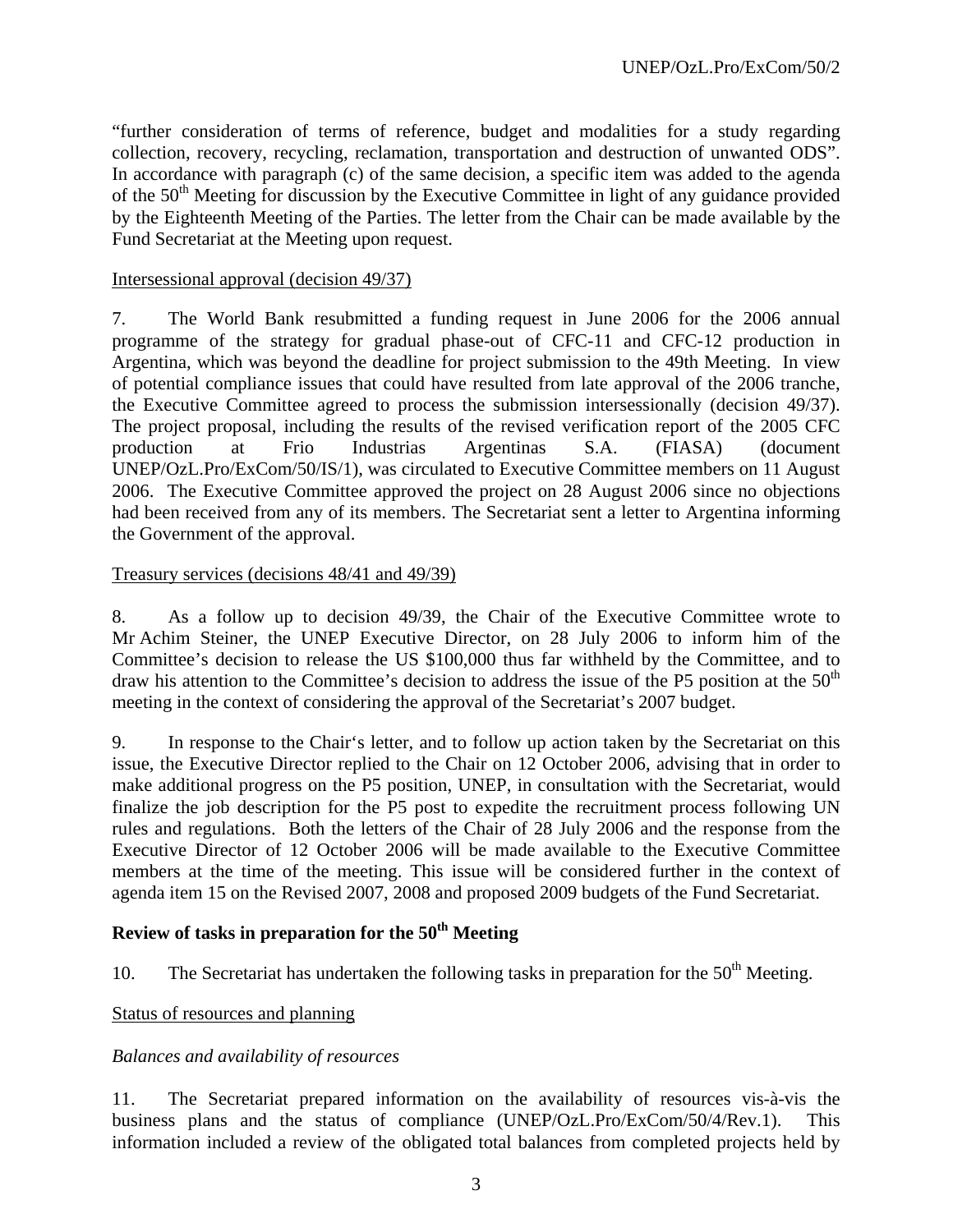agencies, and any agency support costs associated with the funds remaining from those completed projects, as well as a calculation of the total amount of resources available to the Executive Committee for approvals at the  $50<sup>th</sup>$  Meeting. Resources comprise of cash and promissory notes recorded in the Status of Contributions, plus the amount of funds returned from completed projects in the form of balances. On the date that document UNEP/OzL.Pro/ExCom/50/3 was issued, US  $$47,649,071$  was available for approvals at the 50<sup>th</sup> Meeting.

12. The Secretariat reviewed the status of the implementation of the 2006 business plans in light of the submissions to the 50<sup>th</sup> Meeting and previous approvals at the 48<sup>th</sup> and 49<sup>th</sup> Meetings and the extent to which these approvals and proposals differ in value from those in the business plan. Document UNEP/OzL.Pro/ExCom/50/5 highlights the US \$13.45 million in activities that were required for compliance but had not been submitted to the  $50<sup>th</sup>$  Meeting.

## *Status/prospects of article 5 countries in achieving compliance with the control measures of the Montreal Protocol*

13. An update of the status of compliance of all Article 5 countries was prepared based on 2005 Article 7 data for 116 countries and for countries that had not submitted Article 7 data, based on 2005 country programme data. For those countries that had not submitted 2005 data, latest consumption data was used including 2004 data for 15 countries. In the analysis, the phase-out achieved from ongoing projects was deducted from the last reported consumption in order to indicate the prospects of countries in meeting their ODS reduction targets. The analysis indicated that the Executive Committee may need to take action to address Montreal Protocol control measures in five countries: Bolivia, The former Yugoslav Republic of Macedonia and Mauritius (CTC); Tanzania (CTC and TCA); and Zimbabwe (TCA).

## *Model rolling three-year phase-out plan 2007-2009*

14. In accordance with decision 44/5(d) the Secretariat prepared an updated model three-year rolling phase-out plan for the 2007-2009 triennium to provide guidance for the preparation of the 2007-2009 business plan of the Multilateral Fund (UNEP/OzL.Pro/ExCom/50/7). This provides an analysis of the level of phase-out of ozone depleting substances (ODS) that has to be approved for funding to enable all Article 5 countries to meet the Montreal Protocol targets. To achieve the 2007 and 2010 Montreal Protocol's phase-out targets, an additional 5,226.7 ODP tonnes of ODS will need to be addressed during the 2007-2009 triennium. This amount does not include the levels of ODS that are still to be phased out through approved multi-year agreements, individual projects and refrigerant management plans.

## *Priorities for the triennium 2006-2008, beyond the needs identified by the model rolling threeyear phase-out plan, taking into account the remaining US \$40 million in unallocated funds for the triennium (follow-up to decisions 49/4 (c) and (g)).*

15. At the time of the 49<sup>th</sup> Meeting, US \$40 million out of a budget of US \$470 million for the 2006-2008 triennium had not yet been allocated to phase-out activities in Article 5 countries. The Secretariat prepared document UNEP/OzL.Pro/ExCom/50/8 to assist the Executive Committee to discuss priorities for the triennium beyond the needs identified in the complianceoriented model used for business planning, and to enable it to decide how best to allocate the remaining US \$40 million in unallocated funds.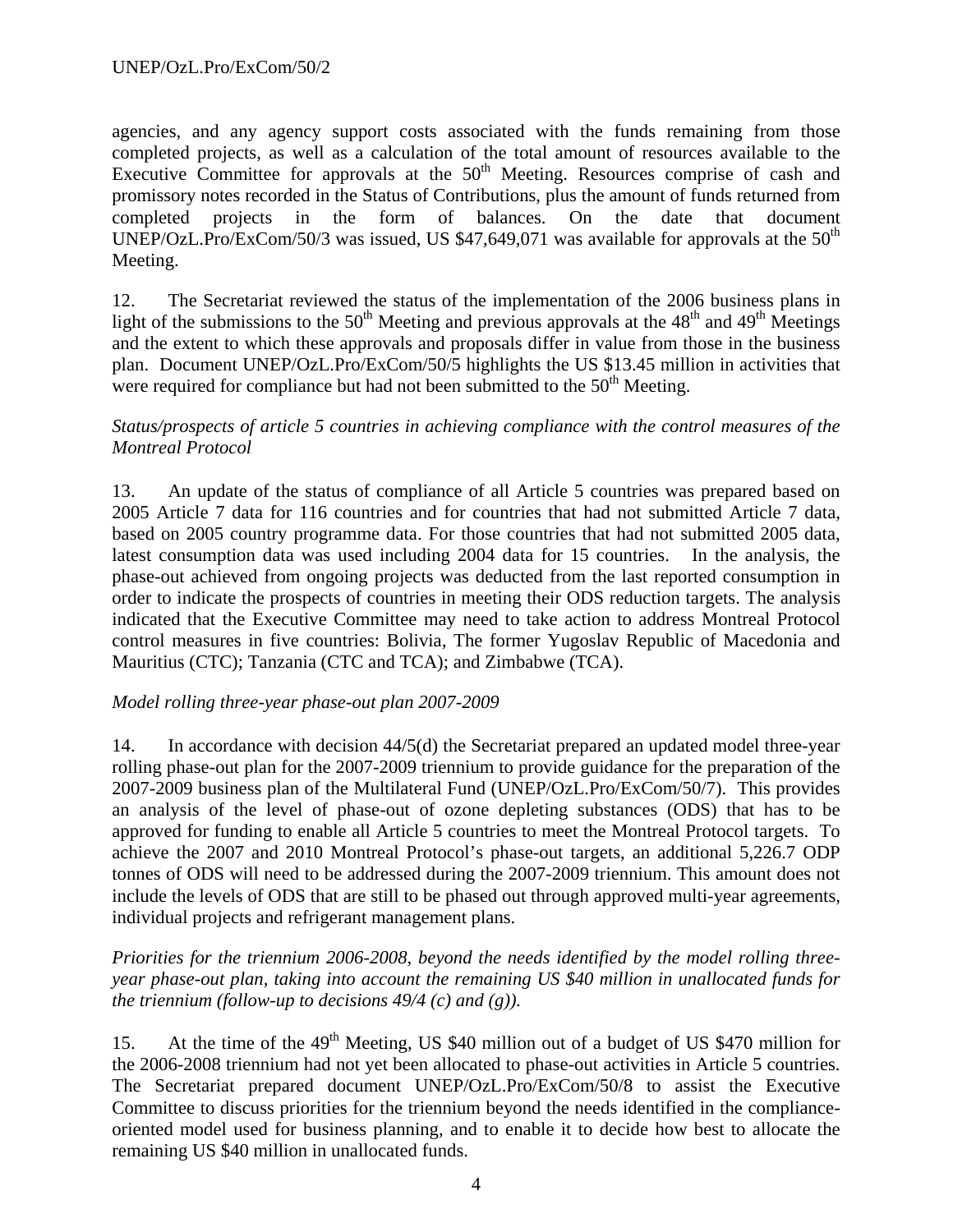## Monitoring and Evaluation

16. The Senior Monitoring and Evaluation Officer prepared a consolidated project completion report (PCR), analyzing the PCRs submitted by bilateral and implementing agencies since the 47th meeting (document UNEP/OzL.Pro/ExCom/50/10). He also finalized the report on the evaluation of cases of non-compliance as a follow-up to decision 46/6 (document UNEP/OzL.Pro/ExCom/50/9), proceeded with the evaluations of the Compliance Assistance Programme (CAP) and the CTC sector and prepared a draft monitoring and evaluation work programme for 2007 (document UNEP/OzL.Pro/ExCom/50/11).

## Monitoring projects and multi-year agreements

17. In addition to preparing its report on project implementation delays (UNEP/OzL.Pro/ExCom/50/12), the Secretariat prepared a document in response to decision 47/50 concerning delays in the submission of annual tranches and disbursement of funds for tranches and obligations. Document UNEP/OzL.Pro/ExCom/50/13 enables the Committee to monitor the approval of annual tranches and the release of funds to implementing agencies, with the aim of ensuring that there are no impediments to completing the planned activities related to the annual tranche. Annual tranches of multi-year agreements for 38 of the 49 that were due for submission were submitted on time for the  $50<sup>th</sup>$  Meeting.

## **Project Review**

18. The Secretariat received, for consideration at the  $50<sup>th</sup>$  Meeting multi-year agreements, projects and activities from 91 Article 5 countries amounting to a proposed funding total of US \$126,386,842. Of this amount, US \$68,717,583 was submitted for approval at the  $50<sup>th</sup>$ Meeting for 130 projects and programmes.

## **Documents and policy papers prepared by the Fund Secretariat**

19. Of the documents submitted for consideration at the  $50<sup>th</sup>$  Meeting, the following were prepared by the Fund Secretariat:

- Provisional agenda and annotated agenda;
- Secretariat activities;
- Report on balances and availability of resources;
- 2006 business plans;
- Status/prospects of Article 5 countries in achieving compliance with the initial and intermediate control measures of the Montreal Protocol;
- Model rolling three-year phase-out plan: 2007-2009;
- Priorities for the triennium 2006-2008, beyond the needs identified by the model rolling three-year phase-out plan, taking into account the remaining US \$40 million in unallocated funds for the triennium (follow-up to decisions  $49/4$  (c) and (g));
- Final evaluation report on cases of non-compliance (follow-up to decision 46/6);
- 2005 consolidated project completion report;
- Draft Monitoring and Evaluation work programme for the year 2007;
- Project implementation delays;
- Annual tranche submission delays;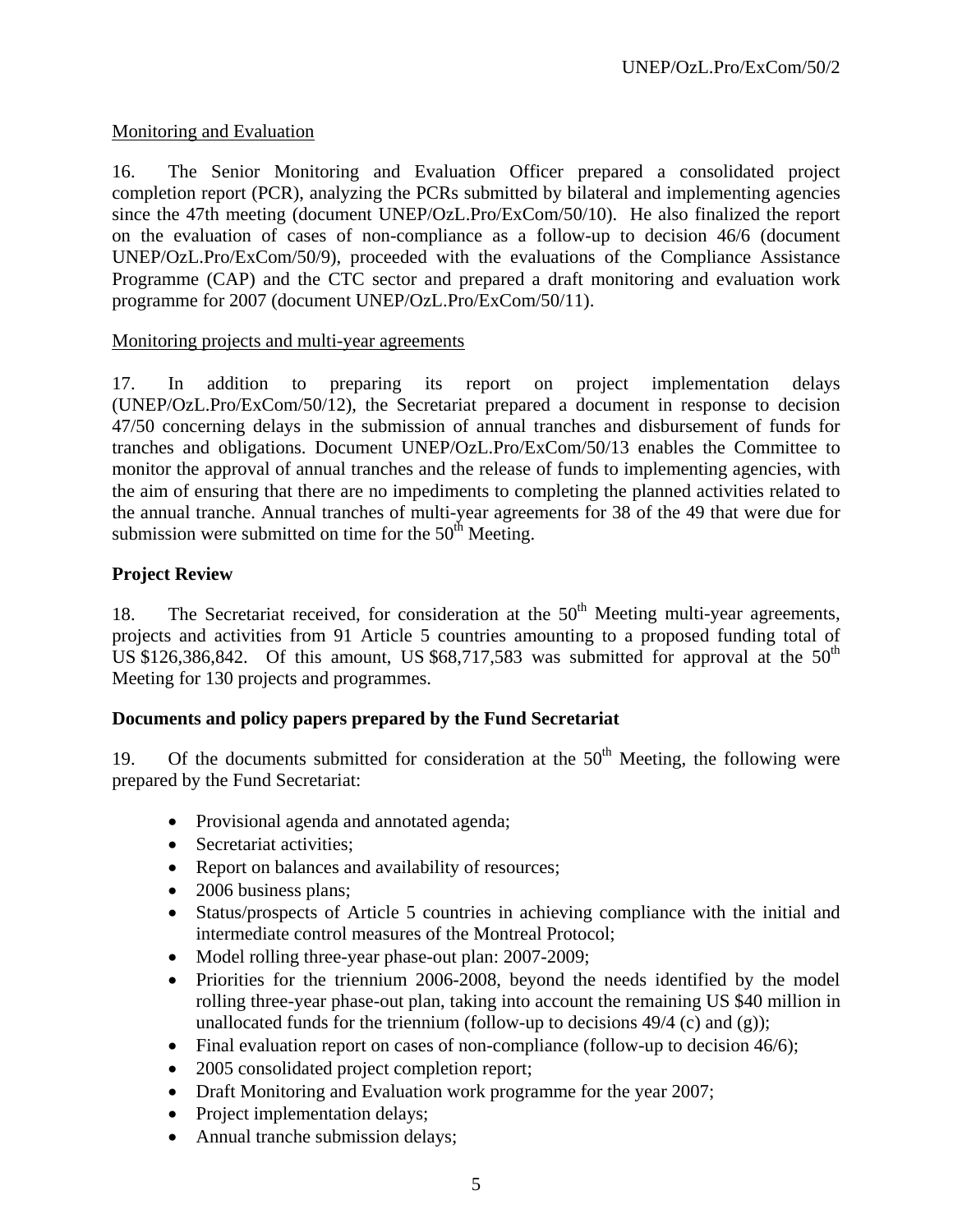- Report on implementation of approved projects with specific reporting requirements;
- Overview of issues identified during project review;
- Bilateral cooperation;
- Comments and recommendations on the 2006 work programmes amendments of UNDP, UNEP and UNIDO (3 documents);
- Comments on the Compliance Assistance Programme (CAP) budget and work programme for UNEP for the year 2007;
- 2007 core unit costs for UNDP, UNIDO and the World Bank and follow-up to decision  $49/7$  (c):
- Project evaluation sheets, comments and recommendations on the projects and activities submitted to the  $50<sup>th</sup>$  Meeting, in respect of 82 Article 5 countries;
- Paper on how best to report on the ODS phase-out achieved within refrigerant management plans and the phase-out achieved in those other projects for which ODS phase-out was not fully reported (follow-up to decision 49/7 (e)).
- Paper on issues related to project completion date and fund disbursement raised in paragraphs (b) and (g) of decision 49/12;
- Report on the operation of the Executive Committee (follow-up to decision 46/40);
- Further consideration of the issues addressed in decision 49/36, in light of guidance provided by the Eighteenth Meeting of the Parties;
- Preparation of a discussion paper on the issues raised at the 26th Meeting of the Open-Ended Working Group with regard to the future of the Montreal Protocol, as they related to the Multilateral Fund, taking into account the comments made on the issue at the Eighteenth Meeting of the Parties (follow-up to decision 49/38);
- Revised 2007, 2008 and proposed 2009 budgets of the Fund Secretariat.

## **Cooperation with other Multilateral Environmental Agreements (MEAs)**

## UNFCCC/Kyoto Protocol

20. The Secretariat, in response to the request by the Subsidiary Body for Implementation of the United Nations Framework Convention on Climate Change to provide information on the issues raised in the Annex to the conclusions of SBI 24 on the adaptation fund (FCCC/SBI/2006/L.18), provided information on the Multilateral Fund in line with that already provided, and attaching the full text of Article 10 of the Montreal Protocol, as required by decision 49/1, paragraph (b)(ii). The Fund's input is annexed to document FCCC/SBI/2006/MISC.16, available on the website of the UNFCCC Secretariat's website.

21. The Fund Secretariat has also been invited to participate in the forthcoming sessions of the UNFCCC Conference of the Parties and related meetings, taking place in Nairobi, Kenya, on 6-17 November 2006. The Chief Officer plans to attend briefly some of the meeting sessions during the week following the  $50<sup>th</sup>$  Executive Committee meeting, since she will be in Nairobi for meetings with the Executive Director of UNEP and other senior staff concerning Multilateral Fund matters.

22. Actions taken in respect of the ICCM and SAICM are reported in paragraph 5 of this document in the section on Follow-up to other decisions.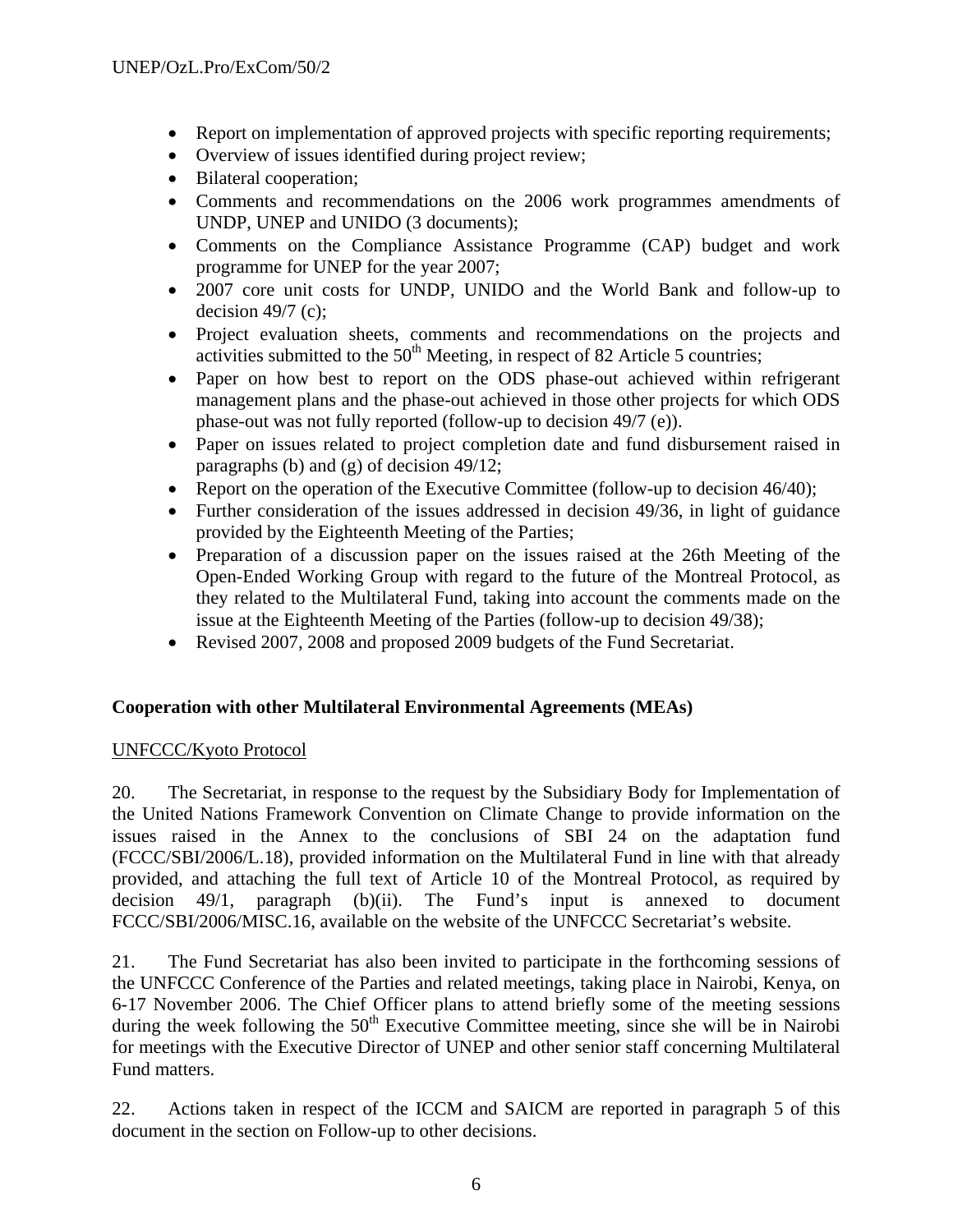## **Meetings attended and missions undertaken**

#### Missions of the Chief Officer

## *Cape Town, South Africa (28-30 August 2006)*

23. The Chief Officer attended a Special Meeting of the GEF Council on 28 August 2006, followed by the GEF 3rd Assembly in Cape Town on 29-30 August 2006. The Chief Officer took the opportunity to meet with the new UNEP Executive Director, Mr. Achim Steiner who was also attending the GEF Assembly meeting.

## *Antananarivo, Madagascar (26-29 September 2006)*

24. The Chief Officer represented the Secretariat at the 10th Joint Meeting of the Ozone Officers Network for Africa which took place in Madagascar.

Missions related to the monitoring and evaluation work programme for the year 2006

## *Albania and Bosnia and Herzegovina (14-22 June)*

25. The Senior Monitoring and Evaluation Officer travelled to Tirana (Albania) and Sarajevo and Mostar (Bosnia and Herzegovina) to conduct field evaluation missions as part of the country case studies on non-compliance.

*Islamabad, Karachi and Lahore (Pakistan) and New Delhi, Bangalore, Chennai, Cochin, Mettur and Mumbai (India) (24 July – 9 August 2006)*

26. The Senior Monitoring and Evaluation Officer together with a consultant visited Pakistan from 24 to 27 July 2006, and India where the Deputy Chief Officer joined the mission, from 27 July to 2 August 2006. The objectives of the mission were to prepare case studies on CTC projects and phase-out agreements and on previous non-compliance (halon sector Pakistan), to develop recommendations about how to address remaining problems and to discuss the structure of the country case studies on the CTC sector phase-out with the consultant.

#### Other missions

#### *Changchun, Jilin Province, China (12-19 September)*

27. The Deputy Chief Officer (Technical Cooperation) represented the Secretariat at the China Ozone Day Celebration on behalf of the Chief Officer. The event was attended by representatives of the Ozone Secretariat, the multilateral implementing agencies and representatives from two bilateral agencies.

#### **Import/Export mission from China**

28. A delegation from China visited the Secretariat on 30 August as part of a mission to North America to explore and learn about the experience in sustaining the phase out of CFCs and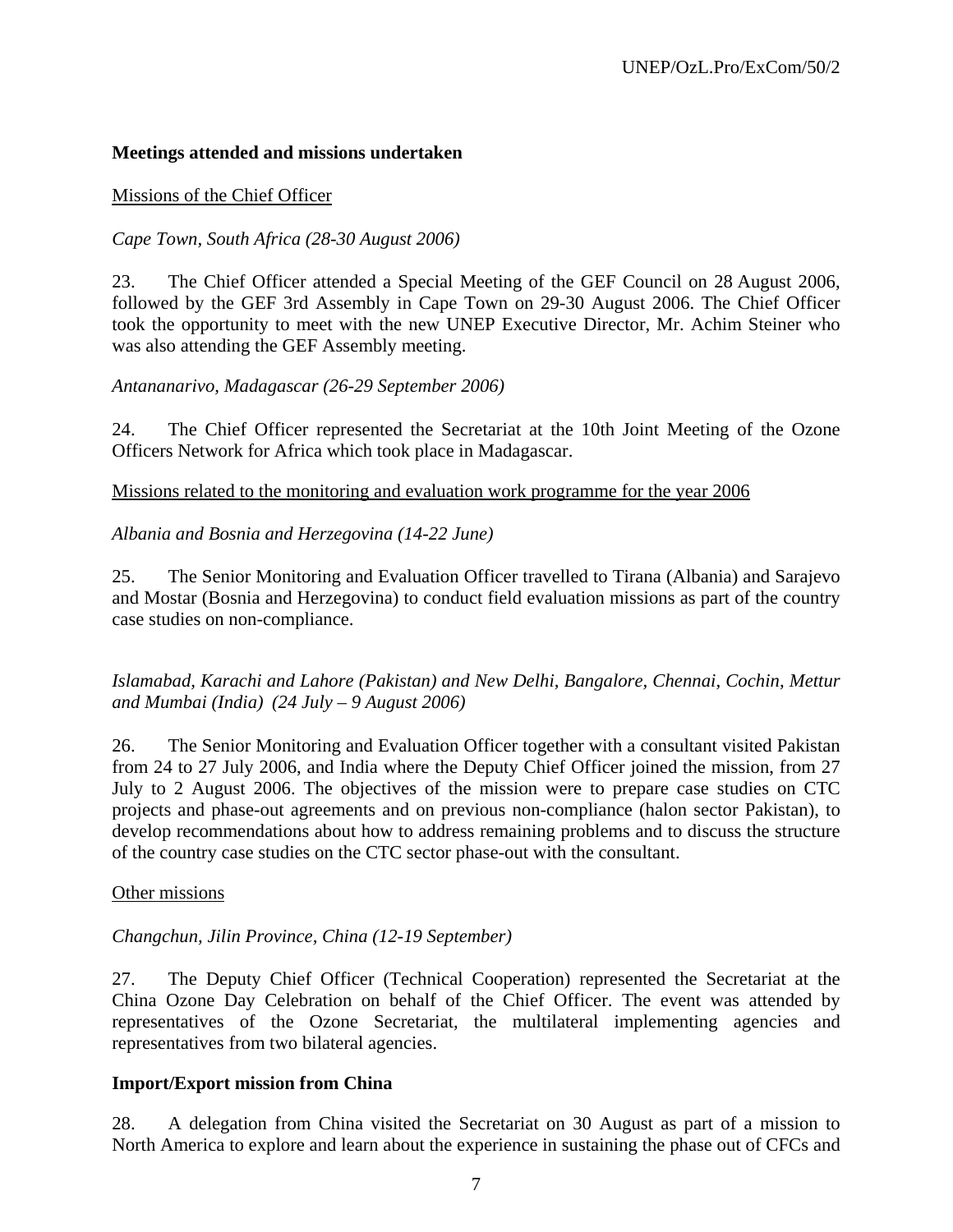halons. The delegation included senior officials from the State Environmental Protection Administration (SEPA), General Administration of Customs, and Ministry of Commerce. The Secretariat briefed the delegation on CFC demand in Article 5 countries and in China in 2007 and beyond, and trends on global prices of CFCs and HFC-134a. Discussions were held on the proposed action plan for sustaining the CFC and halons phase out after July 2007, including management of imports and exports of ODS, controlling illegal trafficking of ODS and enforcement of policy controls. The delegation also briefed the Secretariat on activities being undertaken in China including "Project Sky-hole Patching" which has been initiated by Chinese customs to coordinate actions to combat illegal trade in ODS among 24 countries in the Asia Pacific region.

## **U.S. EPA video on activities of the Montreal Protocol**

29. UNEP in collaboration with the U.S. Environmental Protection Agency (EPA) has been preparing a one-day side meeting immediately before the 18<sup>th</sup> Meeting of the Parties in Delhi, India (29 October 2006) on chiller replacement projects. The EPA prepared a video that provides an overview of ozone protection activities under the Montreal Protocol and introduces the idea of ODS chiller replacement. The video includes an interview with the Fund Secretariat's Chief Officer in which she explains the role of the Multilateral Fund and Article 5 countries in protecting the ozone layer, the critical need for chiller replacement and the benefits it can bring to enterprises in Article 5 countries.

#### **Management review of environmental governance within the United Nations System**

30. The Fund Secretariat was requested by the UN Joint Inspection Unit (JIU) to complete a questionnaire on the Multilateral Fund, as part of a specific information gathering exercise for a report on the Management review (Management review of environmental governance within the United Nations System) being prepared by the JIU for its 2006 Programme of Work. In response, the Secretariat provided factual information on the Fund covering *inter alia* the governance framework, objectives, institutional structure, management and financial administration and coordination at global and country level. The report is being prepared in the light of the agreement reached at the 2005 World Summit Outcome on the need for more efficient environmental activities in the UN system (General Assembly resolution 60/1).

## **Secretariat staffing**

31. Mr. Tony Hetherington, Deputy Chief Officer (Technical Cooperation), retired from the Secretariat on 30 September 2006 after 11 years of dedicated service. Two general services staff members also left the Secretariat in September 2006.

#### **Preparation for the meetings of the Executive Committee**

32. Logistical arrangements were made for the  $50<sup>th</sup>$  Meeting of the Executive Committee, to be held at the Vigyan Bhavan Conference Centre New Delhi, India from 6 to 10 November 2006. Letters of invitation and meeting documentation were provided to members of the Executive Committee, the President and Vice President of the Implementation Committee*,* the UNEP Executive Director, the Executive Secretary of the Ozone Secretariat, the implementing agencies